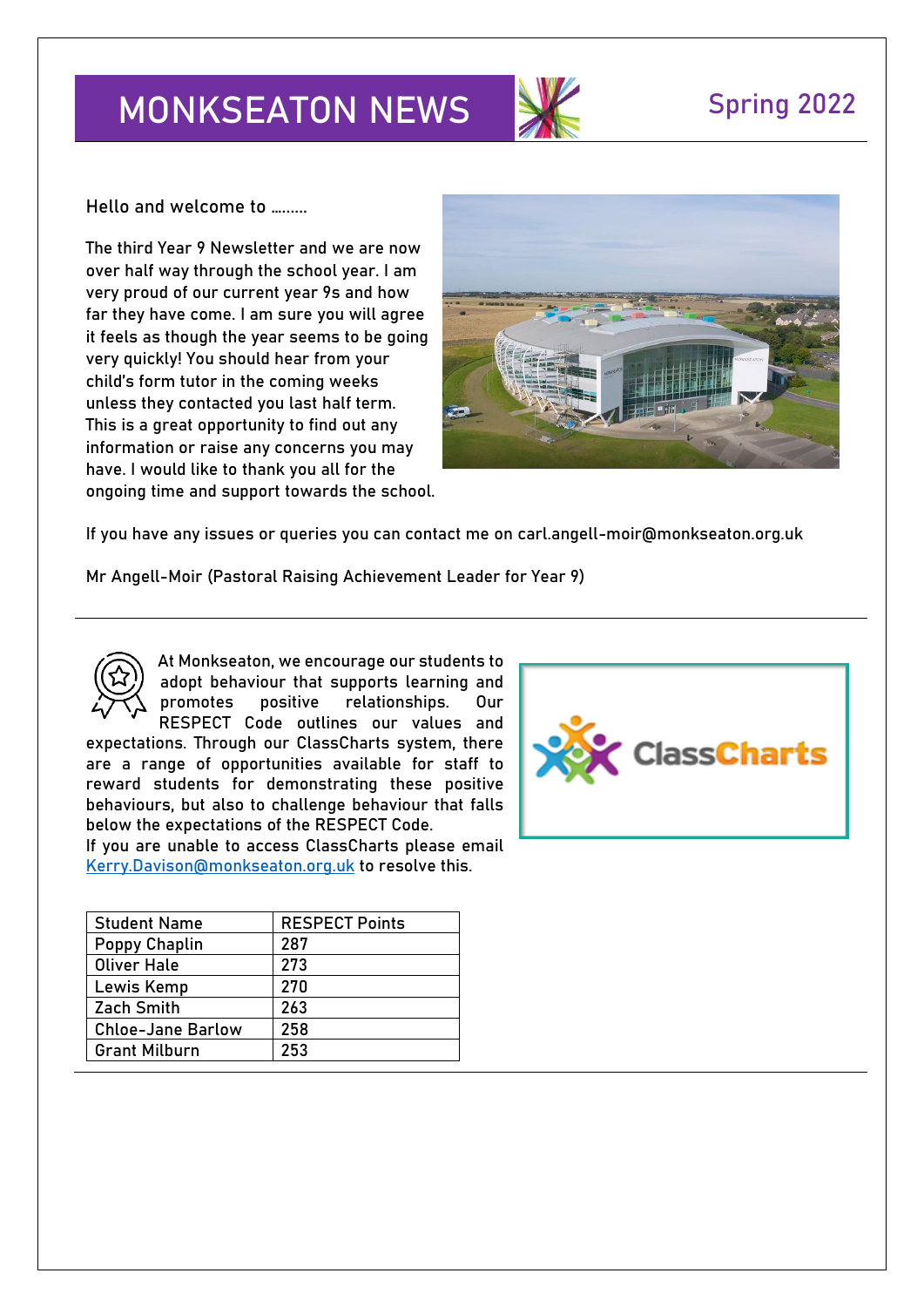# Personal Development

We have an established and comprehensive Personal Development (PD) curriculum which works alongside our academic curriculum. At Key Stage 3 and 4, all students participate in a programme, covering a diverse range of topics from eating disorders to relationships and sex education to religious education. Lessons use a range of primary and secondary sources to make topics meaningful and 'real' for students, who participate in structured discussions to fully explore viewpoints and deepen understanding. The PD curriculum ensures students are kept informed about issues in school, in their local community, and in the wider world. Assemblies are diverse and cover issues such as: Remembrance Day, Anti-Bullying Week, LGBT month, and Online Safety

Sessions are also dedicated to learning about the world of work and careers, and to develop a knowledge of a range of health and well-being issues, with a particular focus on mental health.

### **Punctuality**

There has been an increase in the numbers of students arriving late for school. All students should be on site by 08:45. Students who arrive late miss Form Time, Assembly, and the beginning of first lesson. This means they miss important information and often disrupt the teaching and learning of other students. We would be grateful for your support in ensuring that all students leave home early enough each morning to get to school on time. Punctuality plays a vital role in a student's school life and academic achievement. A student regularly arriving late to school will lose valuable learning time. Being punctual is an essential skill that all students need to develop and a habit that enables future success in the workplace.

### Uniform

As a reminder, students should only be wearing the following:

- one of our school-branded polo shirts (red only on a PE day)

- one of our school-branded black sweatshirts (students will be asked to remove any other jumpers or hoodies)

- black jeans, black trousers, or black skirt (black jogging bottoms or black sport leggings only on a PE day)

- black shoes or fully black trainers